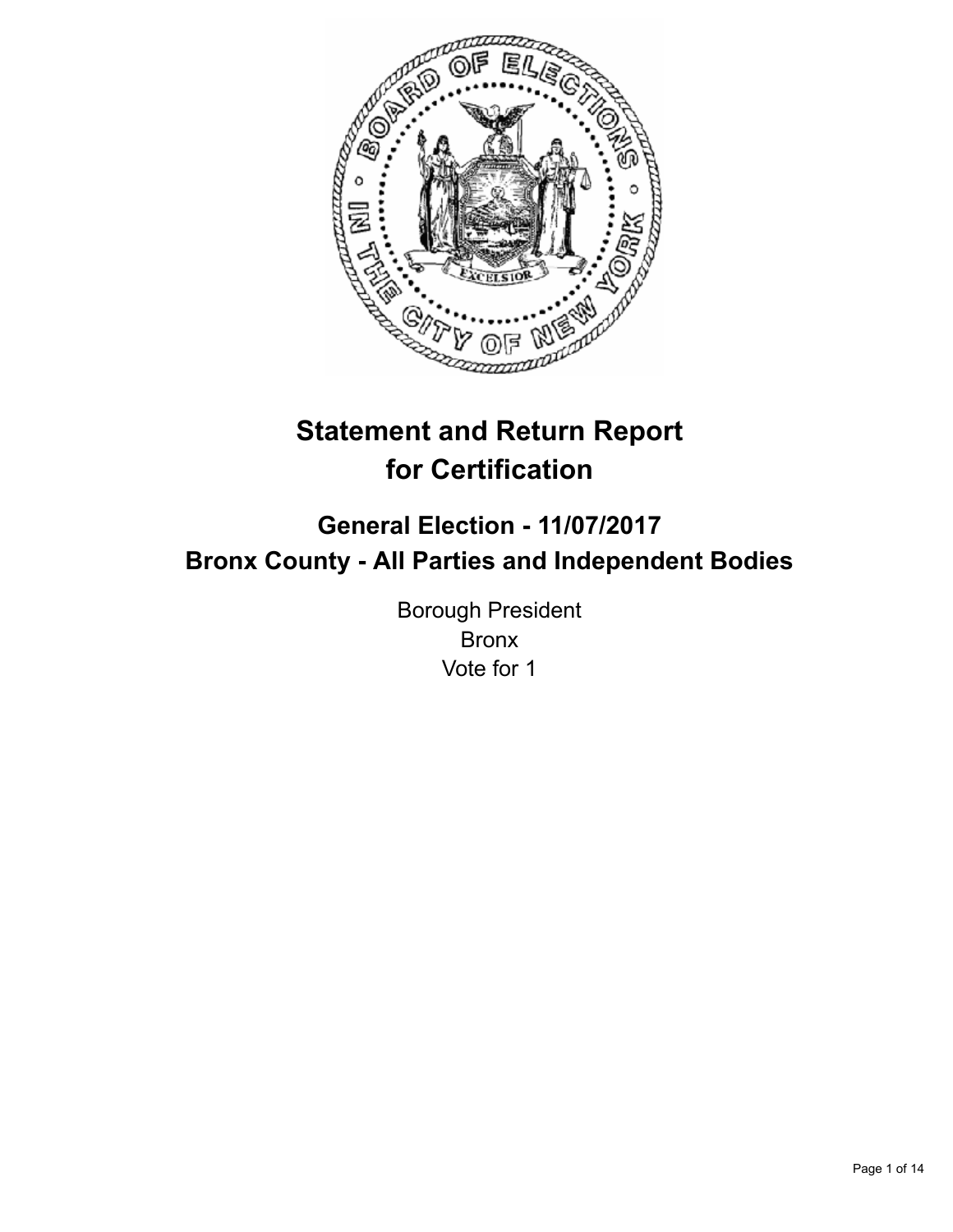

| PUBLIC COUNTER                                           | 10,663 |
|----------------------------------------------------------|--------|
| MANUALLY COUNTED EMERGENCY                               | 0      |
| <b>ABSENTEE / MILITARY</b>                               | 266    |
| <b>AFFIDAVIT</b>                                         | 176    |
| <b>Total Ballots</b>                                     | 11,105 |
| Less - Inapplicable Federal/Special Presidential Ballots | 0      |
| <b>Total Applicable Ballots</b>                          | 11,105 |
| RUBEN DIAZ JR. (DEMOCRATIC)                              | 9,743  |
| STEVEN DEMARTIS (REPUBLICAN)                             | 285    |
| ANTONIO VITIELLO (CONSERVATIVE)                          | 77     |
| RUBEN DIAZ JR. (WORKING FAMILIES)                        | 304    |
| CAMELLA D. PRICE (REFORM)                                | 226    |
| BERNARD WILKERSON (WRITE-IN)                             | 1      |
| ED GARCIA CONDE (WRITE-IN)                               | 3      |
| HANK NEWSOME (WRITE-IN)                                  | 1      |
| JONATHAN DIAZ (WRITE-IN)                                 | 1      |
| JULIO PABON (WRITE-IN)                                   | 1      |
| SEBASTIAN BRITO (WRITE-IN)                               | 1      |
| UNATTRIBUTABLE WRITE-IN (WRITE-IN)                       | 6      |
| <b>Total Votes</b>                                       | 10,649 |
| Unrecorded                                               | 456    |

| <b>PUBLIC COUNTER</b>                                    | 8,417        |
|----------------------------------------------------------|--------------|
| MANUALLY COUNTED EMERGENCY                               | 0            |
| <b>ABSENTEE / MILITARY</b>                               | 263          |
| <b>AFFIDAVIT</b>                                         | 125          |
| <b>Total Ballots</b>                                     | 8,805        |
| Less - Inapplicable Federal/Special Presidential Ballots | $\mathbf{0}$ |
| <b>Total Applicable Ballots</b>                          | 8,805        |
| RUBEN DIAZ JR. (DEMOCRATIC)                              | 7,311        |
| STEVEN DEMARTIS (REPUBLICAN)                             | 373          |
| ANTONIO VITIELLO (CONSERVATIVE)                          | 151          |
| RUBEN DIAZ JR. (WORKING FAMILIES)                        | 348          |
| CAMELLA D. PRICE (REFORM)                                | 235          |
| DAHARI JOHNSON (WRITE-IN)                                | 1            |
| DR.CLAUDE ANDERSON (WRITE-IN)                            | 1            |
| DURRELL MOHAMMED (WRITE-IN)                              | 1            |
| ED GARCIA CONDE (WRITE-IN)                               | 1            |
| <b>GALE BREWER (WRITE-IN)</b>                            | 1            |
| HARLY RODRIGUEZ (WRITE-IN)                               | 1            |
| KYREL ZANTON AVITCH (WRITE-IN)                           | 1            |
| RICHARD REYNOSO (WRITE-IN)                               | 1            |
| UNATTRIBUTABLE WRITE-IN (WRITE-IN)                       | 6            |
| WILLIAM FRANCID (WRITE-IN)                               | 1            |
| <b>Total Votes</b>                                       | 8,433        |
| Unrecorded                                               | 372          |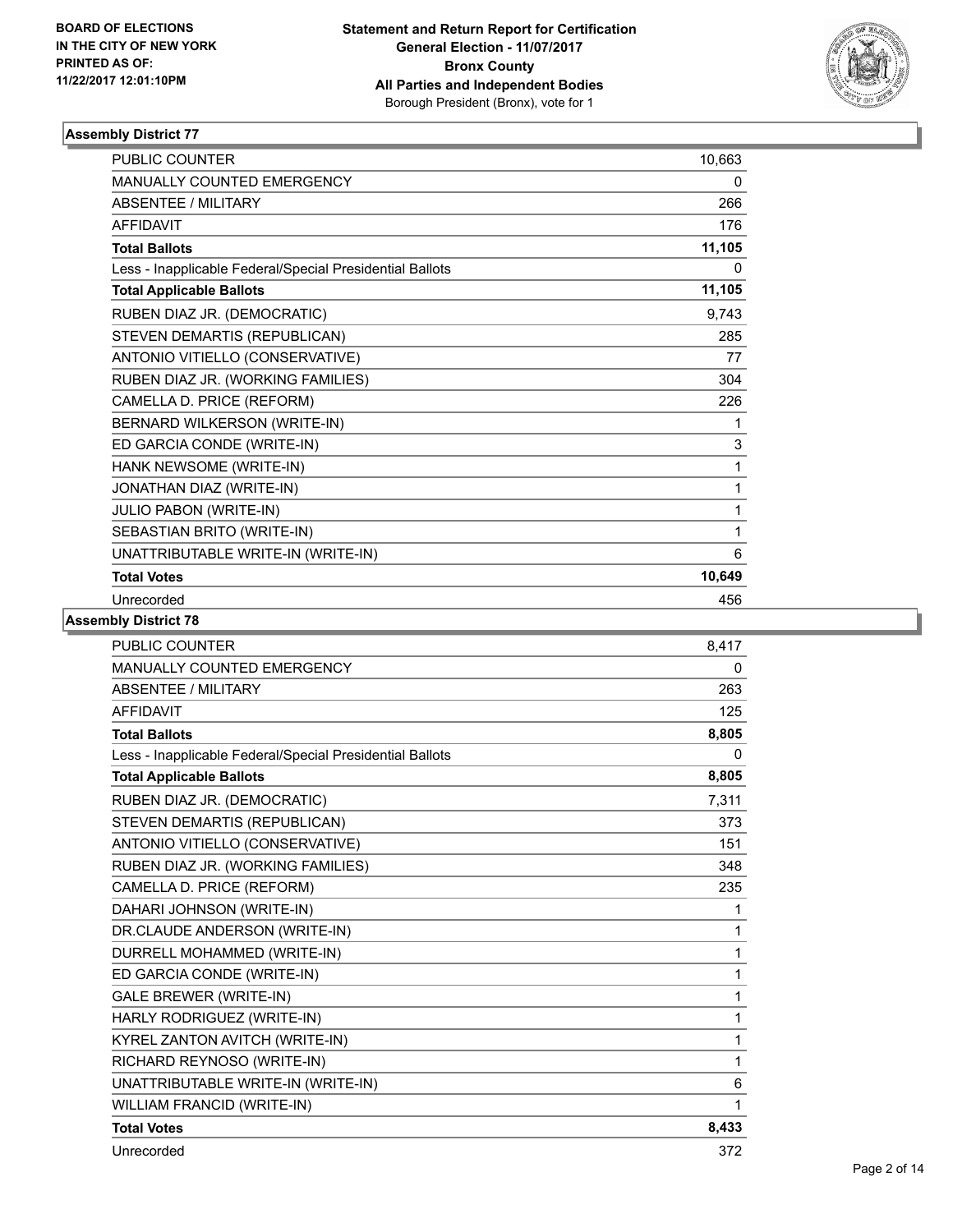

| <b>PUBLIC COUNTER</b>                                    | 11,935 |
|----------------------------------------------------------|--------|
| <b>MANUALLY COUNTED EMERGENCY</b>                        | 0      |
| ABSENTEE / MILITARY                                      | 303    |
| <b>AFFIDAVIT</b>                                         | 147    |
| <b>Total Ballots</b>                                     | 12,385 |
| Less - Inapplicable Federal/Special Presidential Ballots | 0      |
| <b>Total Applicable Ballots</b>                          | 12,385 |
| RUBEN DIAZ JR. (DEMOCRATIC)                              | 10,868 |
| STEVEN DEMARTIS (REPUBLICAN)                             | 267    |
| ANTONIO VITIELLO (CONSERVATIVE)                          | 123    |
| RUBEN DIAZ JR. (WORKING FAMILIES)                        | 371    |
| CAMELLA D. PRICE (REFORM)                                | 261    |
| ANNA BERLANGA (WRITE-IN)                                 | 1      |
| ED GARCIA CONDE (WRITE-IN)                               | 1      |
| JORGE D LOPEZ (WRITE-IN)                                 | 1      |
| JOSEPH MITCHELL (WRITE-IN)                               | 1      |
| UNATTRIBUTABLE WRITE-IN (WRITE-IN)                       | 11     |
| <b>Total Votes</b>                                       | 11,905 |
| Unrecorded                                               | 480    |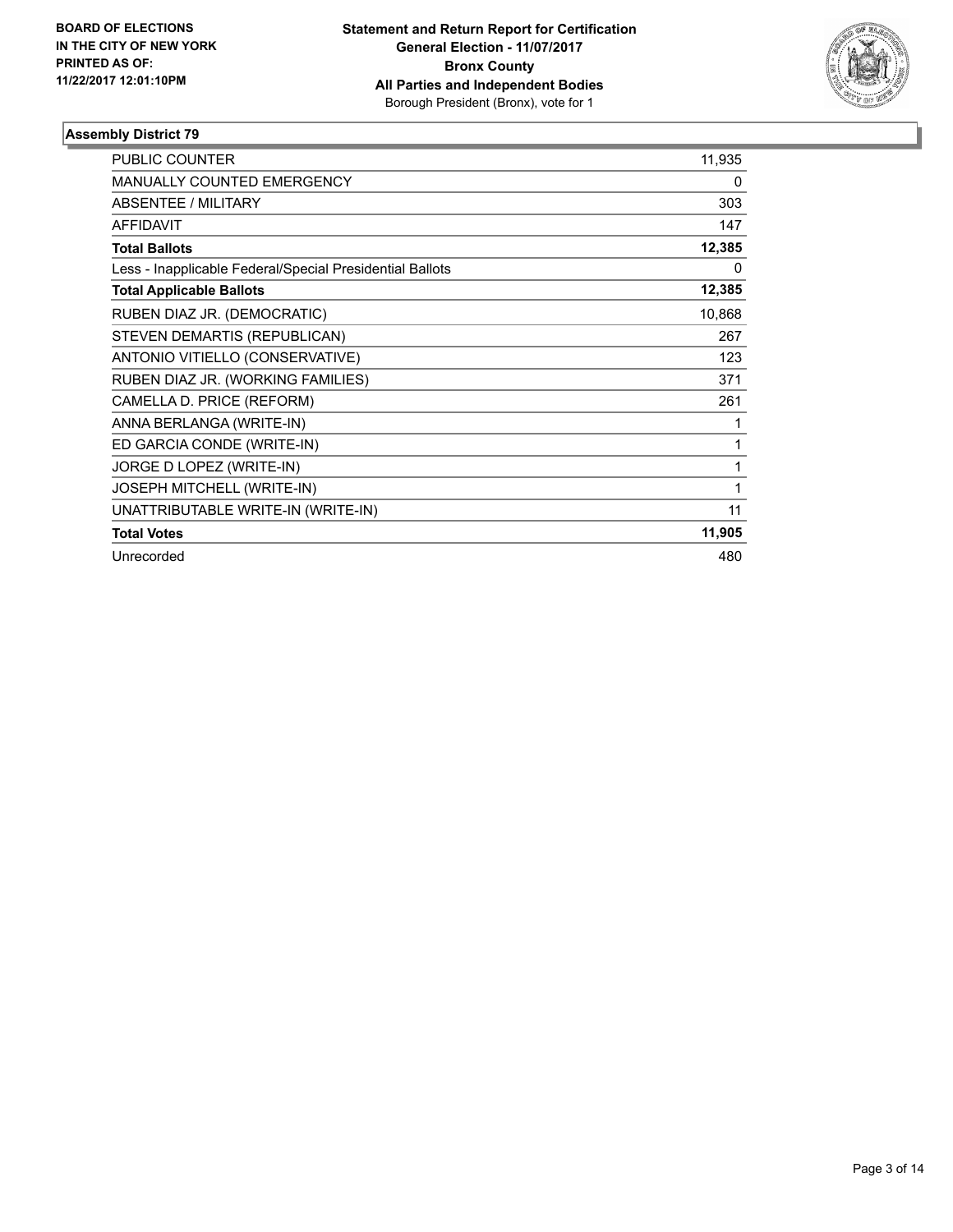

| <b>PUBLIC COUNTER</b>                                    | 13,366           |
|----------------------------------------------------------|------------------|
| MANUALLY COUNTED EMERGENCY                               | 0                |
| <b>ABSENTEE / MILITARY</b>                               | 565              |
| <b>AFFIDAVIT</b>                                         | 189              |
| <b>Total Ballots</b>                                     | 14,120           |
| Less - Inapplicable Federal/Special Presidential Ballots | 0                |
| <b>Total Applicable Ballots</b>                          | 14,120           |
| RUBEN DIAZ JR. (DEMOCRATIC)                              | 10,593           |
| STEVEN DEMARTIS (REPUBLICAN)                             | 1,307            |
| ANTONIO VITIELLO (CONSERVATIVE)                          | 553              |
| RUBEN DIAZ JR. (WORKING FAMILIES)                        | 545              |
| CAMELLA D. PRICE (REFORM)                                | 294              |
| DREW FREEDMAN (WRITE-IN)                                 | 1                |
| ED GARCIA CONDE (WRITE-IN)                               | 4                |
| EDWARD PICHARDO (WRITE-IN)                               | 1                |
| EFRAIN J. ALICEA (WRITE-IN)                              | 1                |
| <b>GUSTAVO RIVERA (WRITE-IN)</b>                         | 1                |
| <b>ISAAC MOORE (WRITE-IN)</b>                            | $\boldsymbol{2}$ |
| JUDY FERONY (WRITE-IN)                                   | 1                |
| LEONARDO GONZALEZ (WRITE-IN)                             | 1                |
| MARJORIE VELAZQUEZ (WRITE-IN)                            | 1                |
| MARSHA P JOHNSON (WRITE-IN)                              | 1                |
| MEREDITH A. HUDDLESTON (WRITE-IN)                        | 1                |
| MOZZER GIARDINA (WRITE-IN)                               | 4                |
| RAMON PEREZ (WRITE-IN)                                   | 1                |
| RICHARD NAGAN (WRITE-IN)                                 | $\mathbf{1}$     |
| ROSALY A RUIZ (WRITE-IN)                                 | 1                |
| SAMUEL SEABURY (WRITE-IN)                                | 1                |
| UNATTRIBUTABLE WRITE-IN (WRITE-IN)                       | 8                |
| <b>Total Votes</b>                                       | 13,323           |
| Unrecorded                                               | 797              |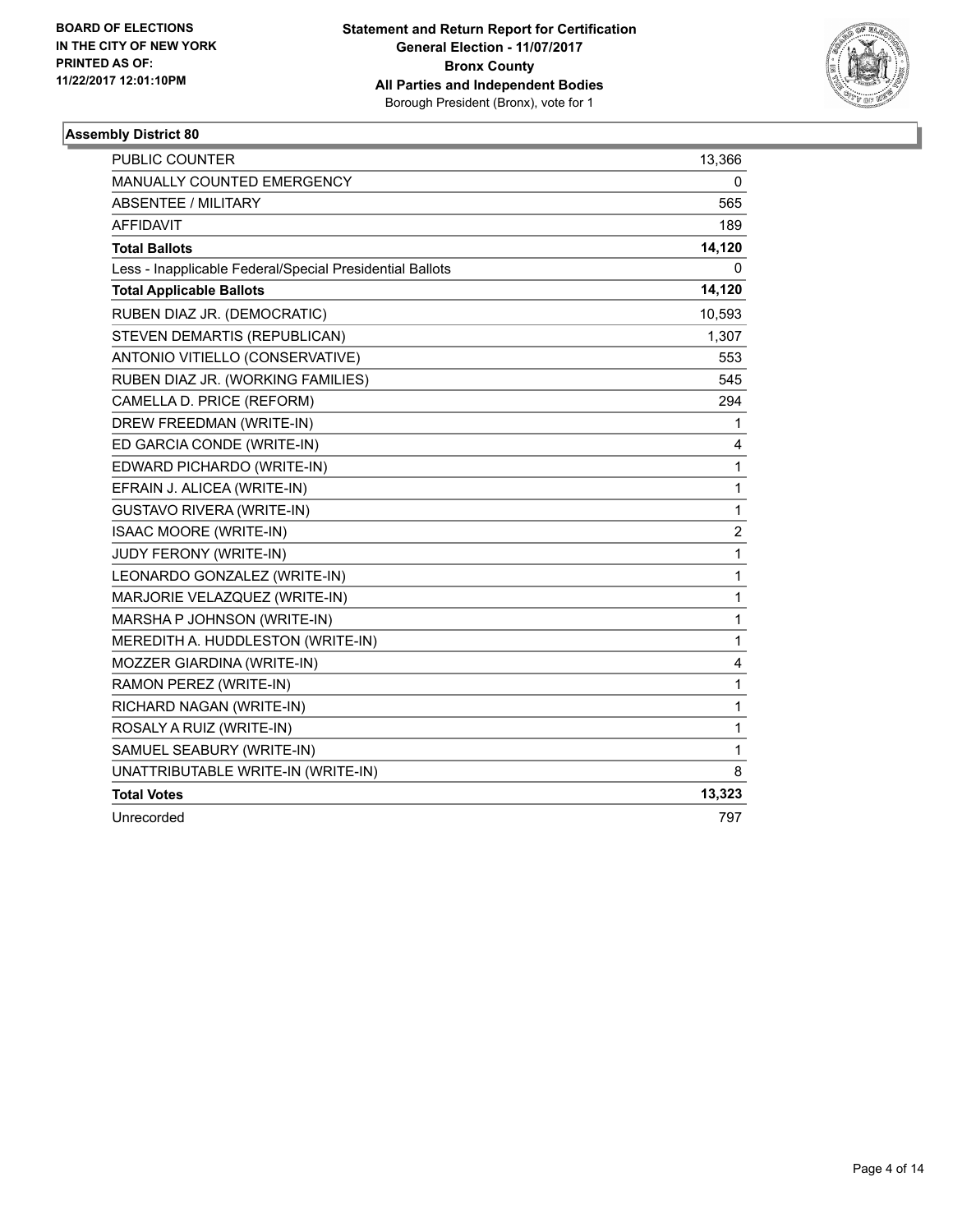

| PUBLIC COUNTER                                           | 19,332 |
|----------------------------------------------------------|--------|
| MANUALLY COUNTED EMERGENCY                               | 0      |
| <b>ABSENTEE / MILITARY</b>                               | 870    |
| AFFIDAVIT                                                | 273    |
| <b>Total Ballots</b>                                     | 20,475 |
| Less - Inapplicable Federal/Special Presidential Ballots | 0      |
| <b>Total Applicable Ballots</b>                          | 20,475 |
| RUBEN DIAZ JR. (DEMOCRATIC)                              | 14,677 |
| STEVEN DEMARTIS (REPUBLICAN)                             | 2,169  |
| ANTONIO VITIELLO (CONSERVATIVE)                          | 716    |
| RUBEN DIAZ JR. (WORKING FAMILIES)                        | 1,139  |
| CAMELLA D. PRICE (REFORM)                                | 611    |
| ANDY KING (WRITE-IN)                                     | 1      |
| ANGELO VEGA (WRITE-IN)                                   | 1      |
| <b>ASSATA SHAKIR (WRITE-IN)</b>                          | 1      |
| AXXEL FROMETA (WRITE-IN)                                 | 1      |
| BRIAN WADDELL (WRITE-IN)                                 | 1      |
| CARL LUNDGREN (WRITE-IN)                                 | 1      |
| DAMIAN MCSHANE (WRITE-IN)                                | 1      |
| DART WESTPHAL (WRITE-IN)                                 | 1      |
| DAVID DEROY (WRITE-IN)                                   | 1      |
| DAVID GREENFIELD (WRITE-IN)                              | 1      |
| DAVID INGRAM (WRITE-IN)                                  | 1      |
| DAVINA FIGEROUX (WRITE-IN)                               | 1      |
| DENNIS MURPHY (WRITE-IN)                                 | 1      |
| DIANA AYALA (WRITE-IN)                                   | 1      |
| DURRELL BUAHEIT (WRITE-IN)                               | 1      |
| ED GARCIA CONDE (WRITE-IN)                               | 6      |
| <b>GABRIEL M. SPECIACE (WRITE-IN)</b>                    | 1      |
| <b>GEORGE DIAZ JR (WRITE-IN)</b>                         | 1      |
| JAMES A. DUFFY (WRITE-IN)                                | 1      |
| JAMES WIESINHIMER (WRITE-IN)                             | 1      |
| JOHN LUDEWIG (WRITE-IN)                                  | 1      |
| <b>KEVIN CHIN (WRITE-IN)</b>                             | 1      |
| LUKA KHETSURIANI (WRITE-IN)                              | 1      |
| MARIA ESTRADA (WRITE-IN)                                 | 1      |
| MICHAEL P MCNEIL (WRITE-IN)                              | 1      |
| PAUL V HOGAN (WRITE-IN)                                  | 1      |
| RAFAEL PEREZ (WRITE-IN)                                  | 1      |
| RAMON JIMENEZ (WRITE-IN)                                 | 1      |
| RITCHIE TORRES (WRITE-IN)                                | 1      |
| ROBERT PRESS (WRITE-IN)                                  | 1      |
| ROBERT RIZZUTO (WRITE-IN)                                | 1      |
| UNATTRIBUTABLE WRITE-IN (WRITE-IN)                       | 34     |
| <b>Total Votes</b>                                       | 19,382 |
| Unrecorded                                               | 1,093  |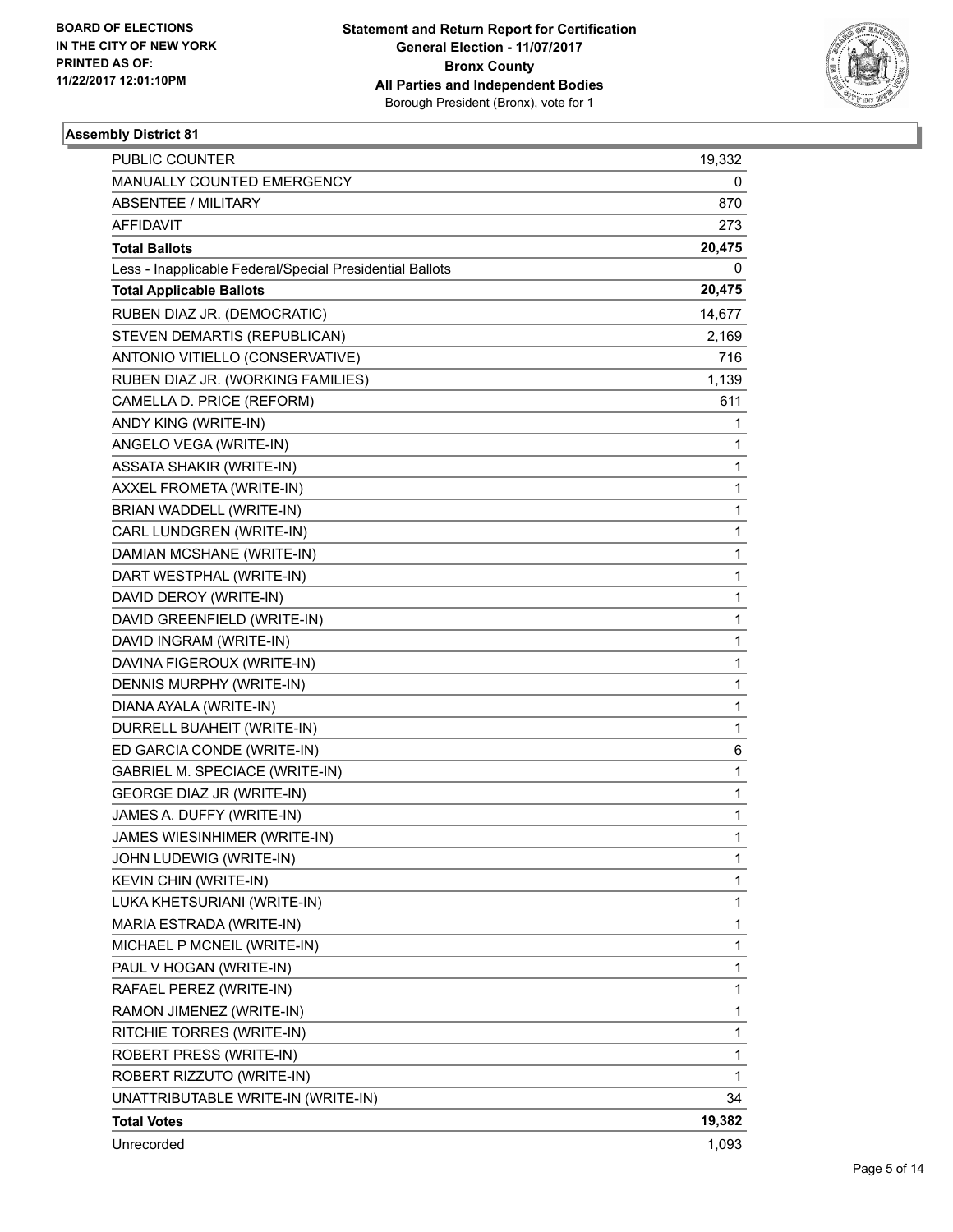

| <b>PUBLIC COUNTER</b>                                    | 22,864         |
|----------------------------------------------------------|----------------|
| <b>MANUALLY COUNTED EMERGENCY</b>                        | 0              |
| <b>ABSENTEE / MILITARY</b>                               | 570            |
| <b>AFFIDAVIT</b>                                         | 199            |
| <b>Total Ballots</b>                                     | 23,633         |
| Less - Inapplicable Federal/Special Presidential Ballots | 0              |
| <b>Total Applicable Ballots</b>                          | 23,633         |
| RUBEN DIAZ JR. (DEMOCRATIC)                              | 16,440         |
| STEVEN DEMARTIS (REPUBLICAN)                             | 3,266          |
| ANTONIO VITIELLO (CONSERVATIVE)                          | 1,436          |
| RUBEN DIAZ JR. (WORKING FAMILIES)                        | 856            |
| CAMELLA D. PRICE (REFORM)                                | 445            |
| ANNA MARIA HOWARD (WRITE-IN)                             | 1              |
| BILL DE BLASIO (WRITE-IN)                                | 1              |
| CARI MCCALL (WRITE-IN)                                   | 1              |
| ED GARCIA CONDE (WRITE-IN)                               | 2              |
| ERIC JOSEPHSON (WRITE-IN)                                | 1              |
| FERNANDO CARLO (WRITE-IN)                                | 1              |
| FRANCESCO GHIOTTI (WRITE-IN)                             | 1              |
| JAMES FARRINGTON (WRITE-IN)                              | $\overline{2}$ |
| JOHN C. DOYLE (WRITE-IN)                                 | 1              |
| JOHN M REYNOLDS (WRITE-IN)                               | 1              |
| JOSE ANTONIO GONZALEZ JR. (WRITE-IN)                     | 1              |
| JOSEPH SAVINO (WRITE-IN)                                 | 1              |
| UNATTRIBUTABLE WRITE-IN (WRITE-IN)                       | 5              |
| VIRGIL SOLLOZZA (WRITE-IN)                               | 1              |
| WILLIS VERMILEA (WRITE-IN)                               | 1              |
| <b>Total Votes</b>                                       | 22,464         |
| Unrecorded                                               | 1,169          |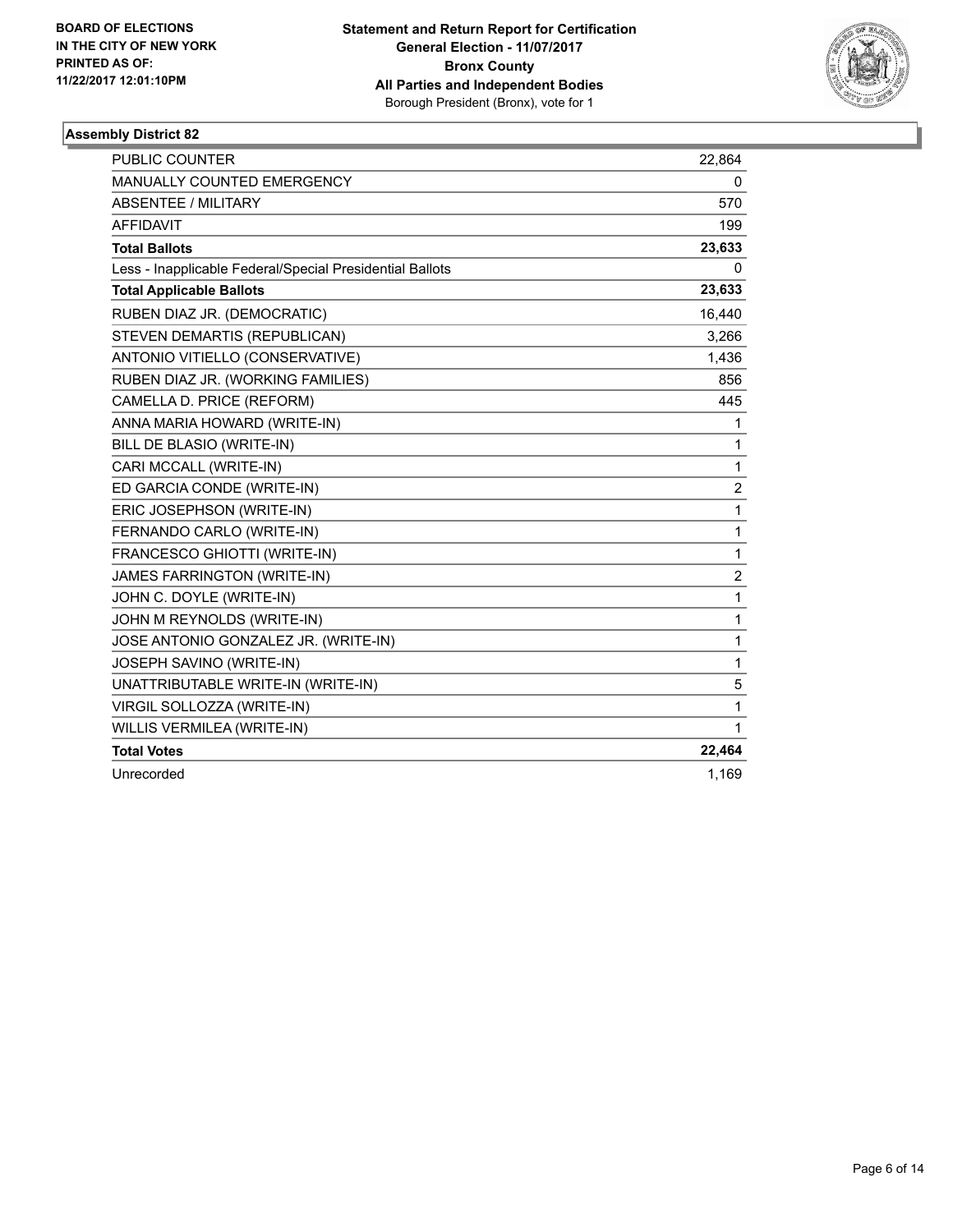

| <b>PUBLIC COUNTER</b>                                    | 15,511 |
|----------------------------------------------------------|--------|
| <b>MANUALLY COUNTED EMERGENCY</b>                        | 0      |
| <b>ABSENTEE / MILITARY</b>                               | 464    |
| <b>AFFIDAVIT</b>                                         | 161    |
| <b>Total Ballots</b>                                     | 16,136 |
| Less - Inapplicable Federal/Special Presidential Ballots | 0      |
| <b>Total Applicable Ballots</b>                          | 16,136 |
| RUBEN DIAZ JR. (DEMOCRATIC)                              | 14,455 |
| STEVEN DEMARTIS (REPUBLICAN)                             | 331    |
| ANTONIO VITIELLO (CONSERVATIVE)                          | 121    |
| RUBEN DIAZ JR. (WORKING FAMILIES)                        | 329    |
| CAMELLA D. PRICE (REFORM)                                | 263    |
| CHRISTINE GREENIDGE (WRITE-IN)                           | 1      |
| ERIC LACEWELL (WRITE-IN)                                 | 1      |
| IJEOMA ONYEKWERE (WRITE-IN)                              | 1      |
| JAMAAL BAILEY (WRITE-IN)                                 | 1      |
| JEREMIAH JOHNSON (WRITE-IN)                              | 1      |
| PEDRO NOVA JR (WRITE-IN)                                 | 1      |
| RENAULT S CHAVERS (WRITE-IN)                             | 1      |
| ROBERT IRVING (WRITE-IN)                                 | 1      |
| UNATTRIBUTABLE WRITE-IN (WRITE-IN)                       | 9      |
| <b>Total Votes</b>                                       | 15,516 |
| Unrecorded                                               | 620    |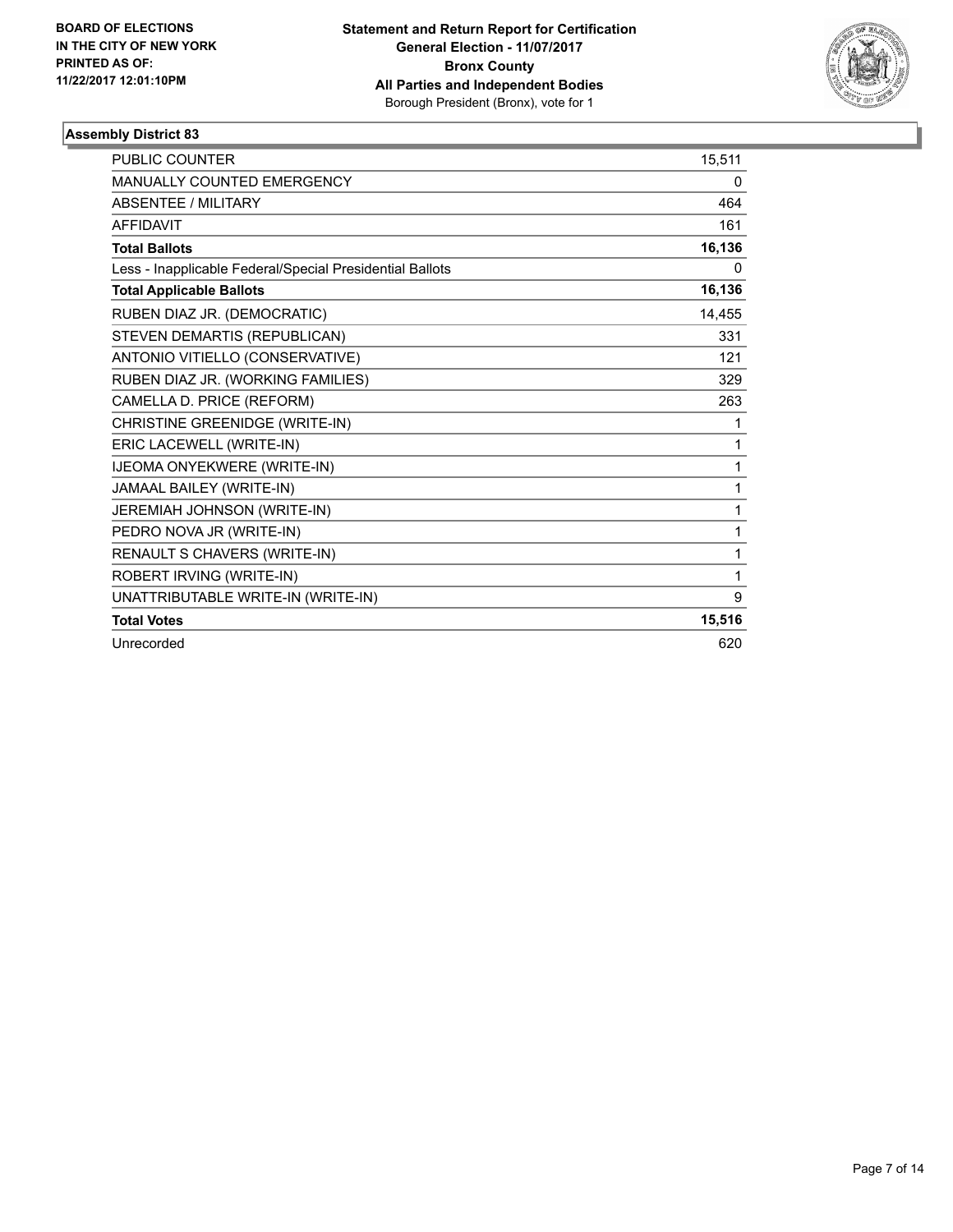

| <b>PUBLIC COUNTER</b>                                    | 9,887        |
|----------------------------------------------------------|--------------|
| MANUALLY COUNTED EMERGENCY                               | 0            |
| <b>ABSENTEE / MILITARY</b>                               | 206          |
| <b>AFFIDAVIT</b>                                         | 156          |
| <b>Total Ballots</b>                                     | 10,249       |
| Less - Inapplicable Federal/Special Presidential Ballots | 0            |
| <b>Total Applicable Ballots</b>                          | 10,249       |
| RUBEN DIAZ JR. (DEMOCRATIC)                              | 8,733        |
| STEVEN DEMARTIS (REPUBLICAN)                             | 297          |
| ANTONIO VITIELLO (CONSERVATIVE)                          | 97           |
| RUBEN DIAZ JR. (WORKING FAMILIES)                        | 350          |
| CAMELLA D. PRICE (REFORM)                                | 262          |
| ALEJANDRO BROWN (WRITE-IN)                               | 1            |
| AMY MORAN (WRITE-IN)                                     | 1            |
| ANNA STORECHESKI (WRITE-IN)                              | 1            |
| ARTHUR M. JOHNSON (WRITE-IN)                             | 1            |
| BRIAN WADDELL (WRITE-IN)                                 | $\mathbf{1}$ |
| ED GARCIA CONDE (WRITE-IN)                               | 6            |
| IGNACIO OSPINA (WRITE-IN)                                | 1            |
| JEREMY DOMINQUEZ (WRITE-IN)                              | 1            |
| LUIS CASTILLO (WRITE-IN)                                 | 1            |
| MELISSA MARK VIVERITO (WRITE-IN)                         | $\mathbf 1$  |
| MILLI BONILLA (WRITE-IN)                                 | $\mathbf{1}$ |
| MYCHAL JOHNSON (WRITE-IN)                                | 1            |
| NORMA ALLEN (WRITE-IN)                                   | 1            |
| SAM GOODMAN (WRITE-IN)                                   | $\mathbf{1}$ |
| TARA MURPHY (WRITE-IN)                                   | $\mathbf{1}$ |
| UNA M. JAMES (WRITE-IN)                                  | $\mathbf{1}$ |
| UNATTRIBUTABLE WRITE-IN (WRITE-IN)                       | 9            |
| <b>Total Votes</b>                                       | 9,769        |
| Unrecorded                                               | 480          |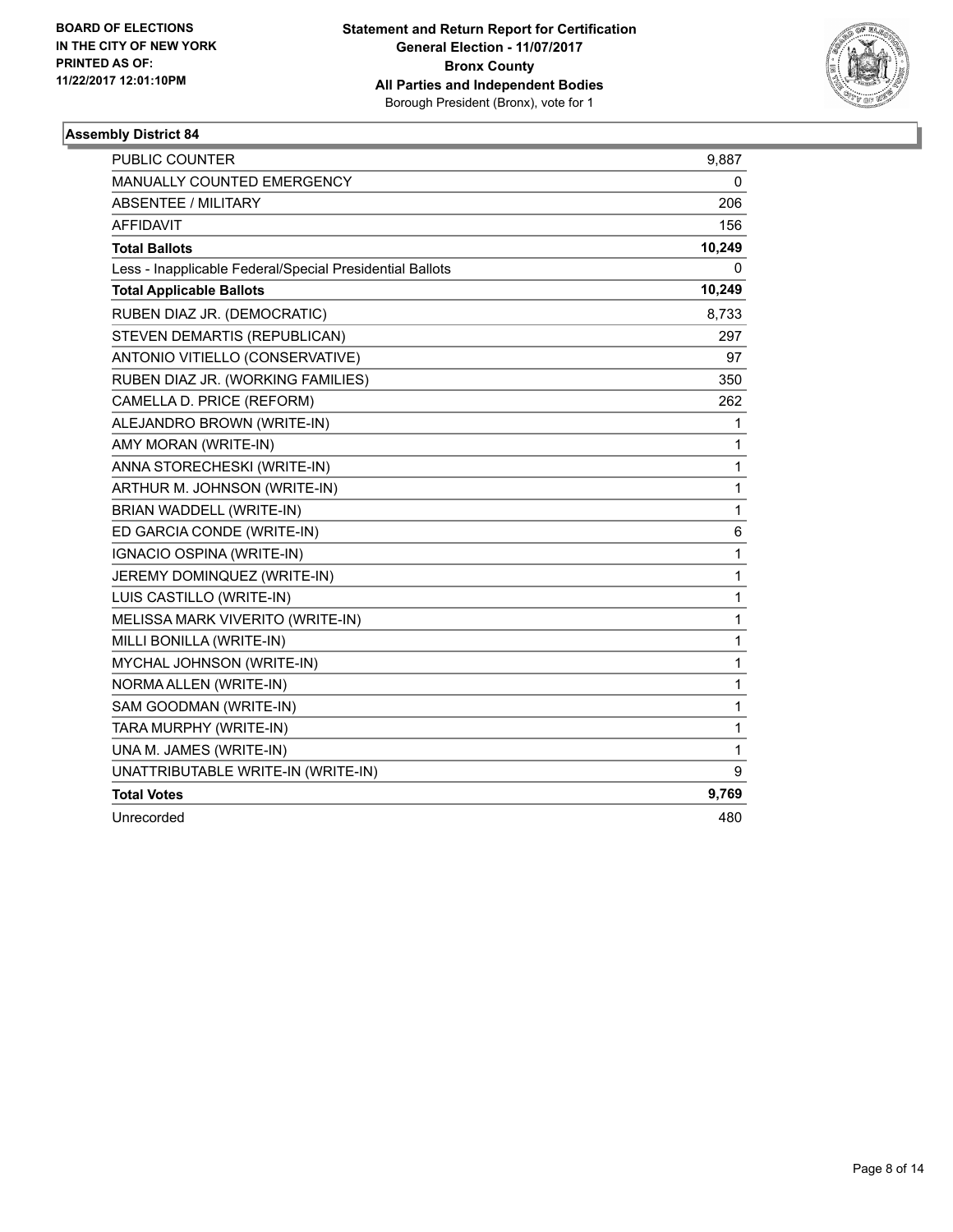

| <b>PUBLIC COUNTER</b>                                    | 10,590 |
|----------------------------------------------------------|--------|
| MANUALLY COUNTED EMERGENCY                               | 0      |
| <b>ABSENTEE / MILITARY</b>                               | 225    |
| <b>AFFIDAVIT</b>                                         | 163    |
| <b>Total Ballots</b>                                     | 10,978 |
| Less - Inapplicable Federal/Special Presidential Ballots | 0      |
| <b>Total Applicable Ballots</b>                          | 10,978 |
| RUBEN DIAZ JR. (DEMOCRATIC)                              | 9,329  |
| STEVEN DEMARTIS (REPUBLICAN)                             | 302    |
| ANTONIO VITIELLO (CONSERVATIVE)                          | 122    |
| RUBEN DIAZ JR. (WORKING FAMILIES)                        | 345    |
| CAMELLA D. PRICE (REFORM)                                | 410    |
| <b>BARACK OBAMA (WRITE-IN)</b>                           | 1      |
| BERNARD SANDERS (WRITE-IN)                               | 1      |
| ED GARCIA CONDE (WRITE-IN)                               | 3      |
| FRANCIS N GODFREY (WRITE-IN)                             | 1      |
| LAURA SOLIS (WRITE-IN)                                   | 1      |
| MONIQUE WESTON (WRITE-IN)                                | 1      |
| ROY MCIVER (WRITE-IN)                                    | 1      |
| SHEBA RICHARDS (WRITE-IN)                                | 1      |
| UNATTRIBUTABLE WRITE-IN (WRITE-IN)                       | 14     |
| WILLAM RUSSELL MOORE (WRITE-IN)                          | 2      |
| WILLIAM RUSSELL MOORE (WRITE-IN)                         | 1      |
| YANELL GEORGES (WRITE-IN)                                | 1      |
| <b>Total Votes</b>                                       | 10,536 |
| Unrecorded                                               | 442    |

| PUBLIC COUNTER                                           | 8,359 |
|----------------------------------------------------------|-------|
| MANUALLY COUNTED EMERGENCY                               | 0     |
| <b>ABSENTEE / MILITARY</b>                               | 190   |
| <b>AFFIDAVIT</b>                                         | 153   |
| <b>Total Ballots</b>                                     | 8,702 |
| Less - Inapplicable Federal/Special Presidential Ballots | 0     |
| <b>Total Applicable Ballots</b>                          | 8,702 |
| RUBEN DIAZ JR. (DEMOCRATIC)                              | 7,475 |
| STEVEN DEMARTIS (REPUBLICAN)                             | 258   |
| ANTONIO VITIELLO (CONSERVATIVE)                          | 94    |
| RUBEN DIAZ JR. (WORKING FAMILIES)                        | 288   |
| CAMELLA D. PRICE (REFORM)                                | 148   |
| ELISABETH ORTEGA-BAILEY (WRITE-IN)                       | 1     |
| HECTOR RAMIREZ (WRITE-IN)                                | 1     |
| RAMON A HERNANDEZ (WRITE-IN)                             | 1     |
| TAPASHI NARINE (WRITE-IN)                                | 1     |
| UNATTRIBUTABLE WRITE-IN (WRITE-IN)                       | 3     |
| <b>Total Votes</b>                                       | 8,270 |
| Unrecorded                                               | 432   |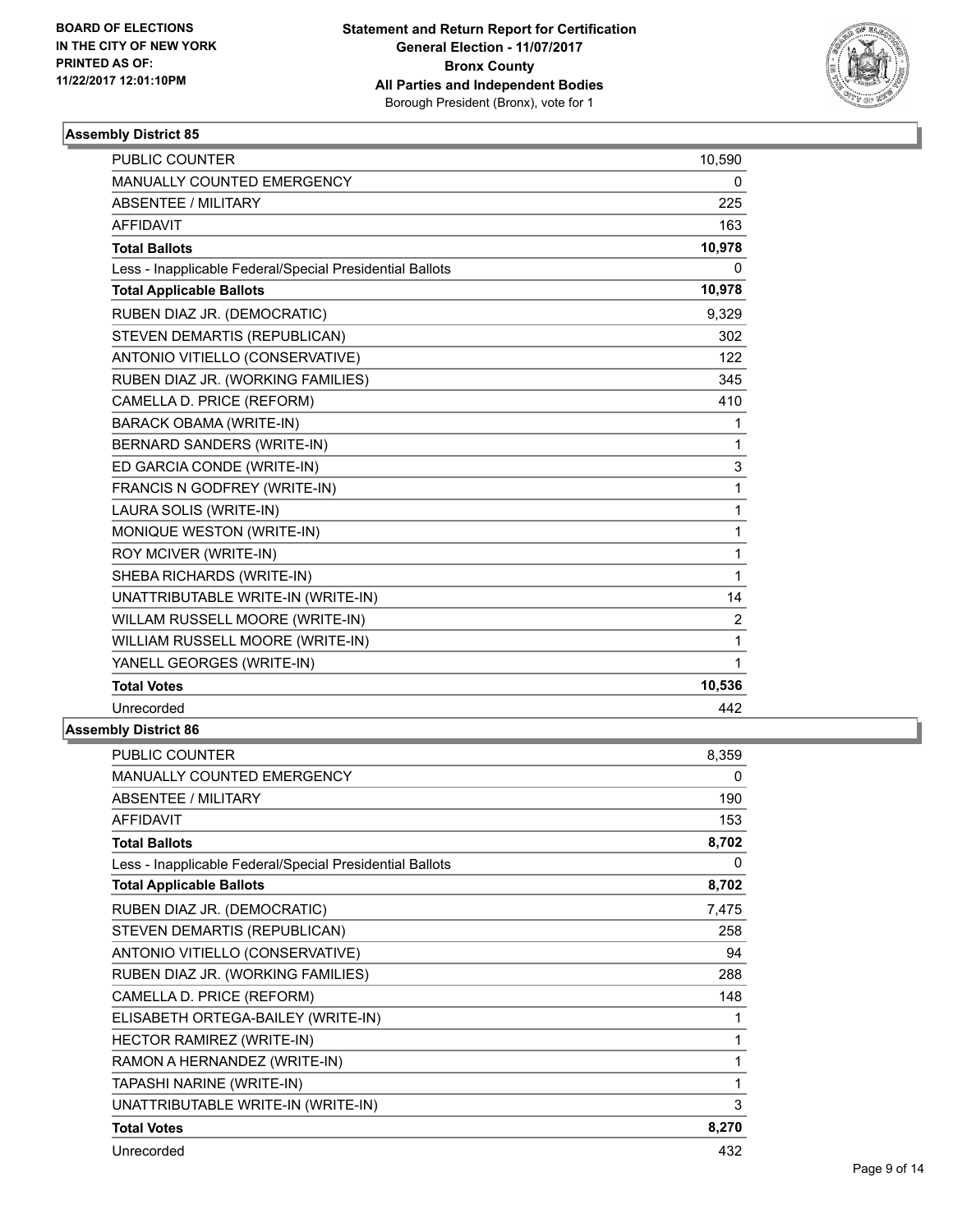

| PUBLIC COUNTER                                           | 12,643                  |
|----------------------------------------------------------|-------------------------|
| MANUALLY COUNTED EMERGENCY                               | 0                       |
| <b>ABSENTEE / MILITARY</b>                               | 312                     |
| <b>AFFIDAVIT</b>                                         | 174                     |
| <b>Total Ballots</b>                                     | 13,129                  |
| Less - Inapplicable Federal/Special Presidential Ballots | 0                       |
| <b>Total Applicable Ballots</b>                          | 13,129                  |
| RUBEN DIAZ JR. (DEMOCRATIC)                              | 10,904                  |
| STEVEN DEMARTIS (REPUBLICAN)                             | 549                     |
| ANTONIO VITIELLO (CONSERVATIVE)                          | 203                     |
| RUBEN DIAZ JR. (WORKING FAMILIES)                        | 405                     |
| CAMELLA D. PRICE (REFORM)                                | 496                     |
| AMANDA FARIAS (WRITE-IN)                                 | 1                       |
| ANA FERRIS (WRITE-IN)                                    | 1                       |
| ANTHONY LAPERUTA (WRITE-IN)                              | 1                       |
| ANTHONY RAMIREZ II (WRITE-IN)                            | $\overline{\mathbf{c}}$ |
| CHARLES GALIOTO (WRITE-IN)                               | 1                       |
| CHRISTOPHER BLINDEL (WRITE-IN)                           | 1                       |
| DANIEL ROSADO (WRITE-IN)                                 | 1                       |
| DAVID OCASIO (WRITE-IN)                                  | 1                       |
| ED GARCIA CONDE (WRITE-IN)                               | 1                       |
| ELVIN GARCIA (WRITE-IN)                                  | 1                       |
| ILDEFONSO COLON (WRITE-IN)                               | 1                       |
| IZZY LOPEZ (WRITE-IN)                                    | 1                       |
| JAVIER TORRES (WRITE-IN)                                 | 1                       |
| JERMEL DENNISON (WRITE-IN)                               | 1                       |
| NURUL SADAT (WRITE-IN)                                   | 1                       |
| REBECCA MANU (WRITE-IN)                                  | 1                       |
| SAM HYDE (WRITE-IN)                                      | 1                       |
| SONIA CHAMBERS (WRITE-IN)                                | 1                       |
| UNATTRIBUTABLE WRITE-IN (WRITE-IN)                       | 12                      |
| <b>Total Votes</b>                                       | 12,588                  |
| Unrecorded                                               | 541                     |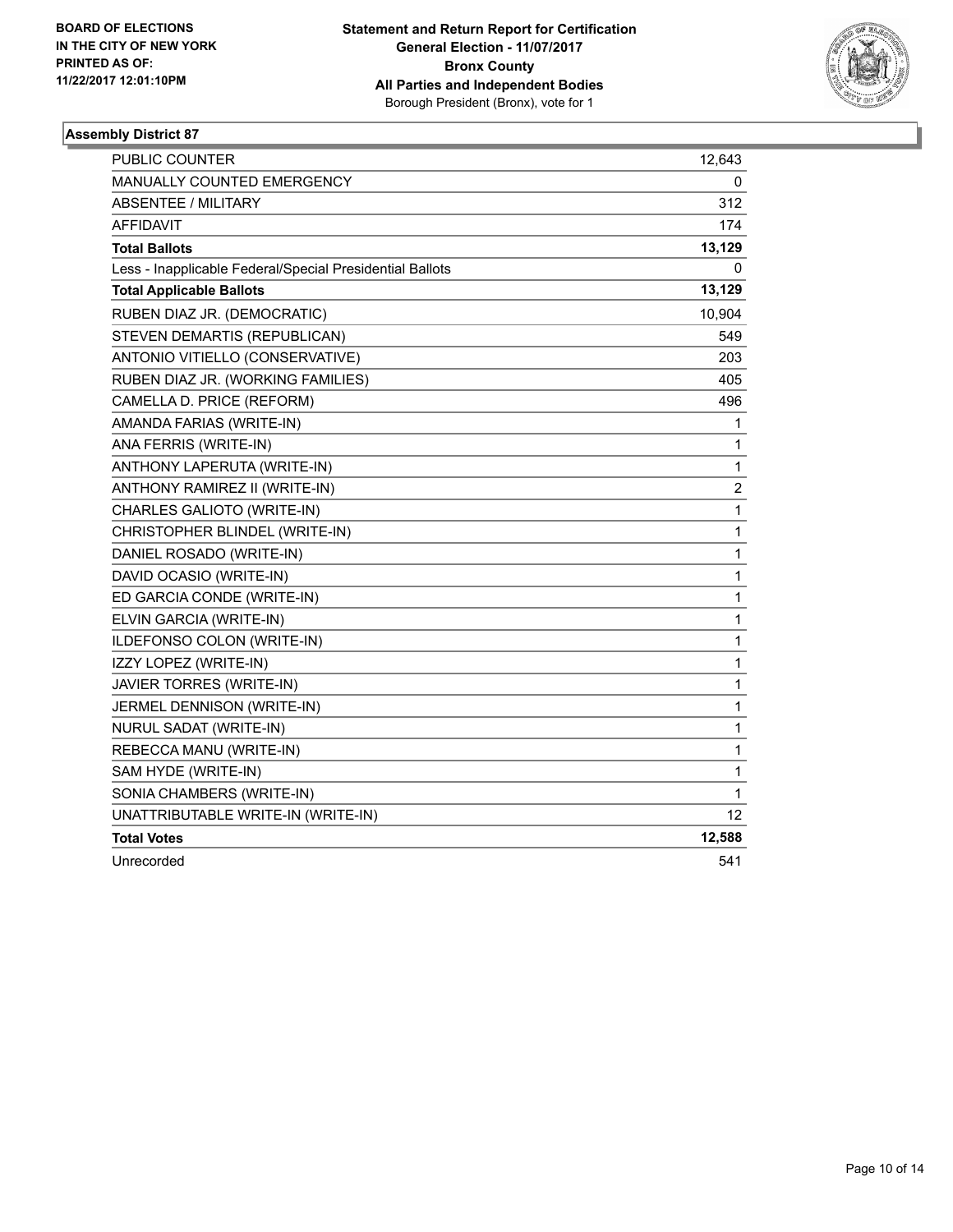

| <b>PUBLIC COUNTER</b>                                    | 143,567      |
|----------------------------------------------------------|--------------|
| MANUALLY COUNTED EMERGENCY                               | 0            |
| <b>ABSENTEE / MILITARY</b>                               | 4,234        |
| AFFIDAVIT                                                | 1,916        |
| <b>Total Ballots</b>                                     | 149,717      |
| Less - Inapplicable Federal/Special Presidential Ballots | 0            |
| <b>Total Applicable Ballots</b>                          | 149,717      |
| RUBEN DIAZ JR. (DEMOCRATIC)                              | 120,528      |
| STEVEN DEMARTIS (REPUBLICAN)                             | 9,404        |
| ANTONIO VITIELLO (CONSERVATIVE)                          | 3,693        |
| RUBEN DIAZ JR. (WORKING FAMILIES)                        | 5,280        |
| CAMELLA D. PRICE (REFORM)                                | 3,651        |
| ALEJANDRO BROWN (WRITE-IN)                               | 1            |
| AMANDA FARIAS (WRITE-IN)                                 | 1            |
| AMY MORAN (WRITE-IN)                                     | 1            |
| ANA FERRIS (WRITE-IN)                                    | 1            |
| ANDY KING (WRITE-IN)                                     | 1            |
| ANGELO VEGA (WRITE-IN)                                   | 1            |
| ANNA BERLANGA (WRITE-IN)                                 | 1            |
| ANNA MARIA HOWARD (WRITE-IN)                             | $\mathbf 1$  |
| ANNA STORECHESKI (WRITE-IN)                              | 1            |
| ANTHONY LAPERUTA (WRITE-IN)                              | 1            |
| ANTHONY RAMIREZ II (WRITE-IN)                            | 2            |
| ARTHUR M. JOHNSON (WRITE-IN)                             | 1            |
| ASSATA SHAKIR (WRITE-IN)                                 | 1            |
| AXXEL FROMETA (WRITE-IN)                                 | $\mathbf 1$  |
| <b>BARACK OBAMA (WRITE-IN)</b>                           | $\mathbf 1$  |
| BERNARD SANDERS (WRITE-IN)                               | 1            |
| BERNARD WILKERSON (WRITE-IN)                             | 1            |
| BILL DE BLASIO (WRITE-IN)                                | 1            |
| BRIAN WADDELL (WRITE-IN)                                 | 2            |
| CARI MCCALL (WRITE-IN)                                   | $\mathbf{1}$ |
| CARL LUNDGREN (WRITE-IN)                                 | 1            |
| CHARLES GALIOTO (WRITE-IN)                               | 1            |
| CHRISTINE GREENIDGE (WRITE-IN)                           | 1            |
| CHRISTOPHER BLINDEL (WRITE-IN)                           | 1            |
| DAHARI JOHNSON (WRITE-IN)                                | 1            |
| DAMIAN MCSHANE (WRITE-IN)                                | 1            |
| DANIEL ROSADO (WRITE-IN)                                 | 1            |
| DART WESTPHAL (WRITE-IN)                                 | 1            |
| DAVID DEROY (WRITE-IN)                                   | 1            |
| DAVID GREENFIELD (WRITE-IN)                              | 1            |
| DAVID INGRAM (WRITE-IN)                                  | 1            |
| DAVID OCASIO (WRITE-IN)                                  | 1            |
| DAVINA FIGEROUX (WRITE-IN)                               | 1            |
| DENNIS MURPHY (WRITE-IN)                                 | 1            |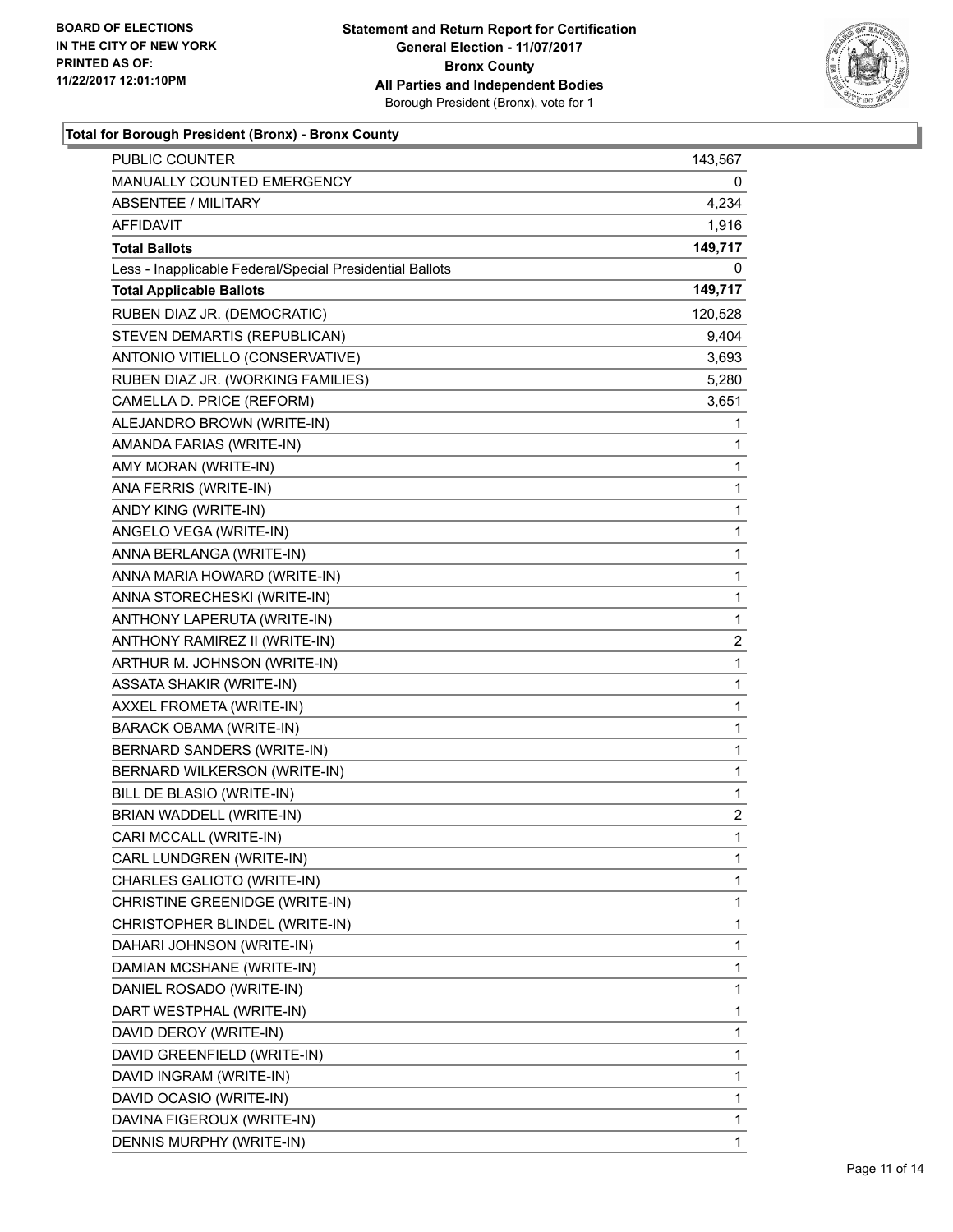

| DIANA AYALA (WRITE-IN)               | 1              |
|--------------------------------------|----------------|
| DR.CLAUDE ANDERSON (WRITE-IN)        | 1              |
| DREW FREEDMAN (WRITE-IN)             | 1              |
| DURRELL BUAHEIT (WRITE-IN)           | 1              |
| DURRELL MOHAMMED (WRITE-IN)          | 1              |
| ED GARCIA CONDE (WRITE-IN)           | 27             |
| EDWARD PICHARDO (WRITE-IN)           | 1              |
| EFRAIN J. ALICEA (WRITE-IN)          | 1              |
| ELISABETH ORTEGA-BAILEY (WRITE-IN)   | 1              |
| ELVIN GARCIA (WRITE-IN)              | 1              |
| ERIC JOSEPHSON (WRITE-IN)            | 1              |
| ERIC LACEWELL (WRITE-IN)             | 1              |
| FERNANDO CARLO (WRITE-IN)            | 1              |
| FRANCESCO GHIOTTI (WRITE-IN)         | 1              |
| FRANCIS N GODFREY (WRITE-IN)         | 1              |
| GABRIEL M. SPECIACE (WRITE-IN)       | 1              |
| <b>GALE BREWER (WRITE-IN)</b>        | 1              |
| GEORGE DIAZ JR (WRITE-IN)            | 1              |
| <b>GUSTAVO RIVERA (WRITE-IN)</b>     | 1              |
| HANK NEWSOME (WRITE-IN)              | 1              |
| HARLY RODRIGUEZ (WRITE-IN)           | 1              |
| HECTOR RAMIREZ (WRITE-IN)            | 1              |
| IGNACIO OSPINA (WRITE-IN)            | 1              |
| IJEOMA ONYEKWERE (WRITE-IN)          | 1              |
| ILDEFONSO COLON (WRITE-IN)           | 1              |
| ISAAC MOORE (WRITE-IN)               | $\overline{c}$ |
| IZZY LOPEZ (WRITE-IN)                | 1              |
| JAMAAL BAILEY (WRITE-IN)             | 1              |
| JAMES A. DUFFY (WRITE-IN)            | 1              |
| JAMES FARRINGTON (WRITE-IN)          | $\overline{2}$ |
| JAMES WIESINHIMER (WRITE-IN)         | 1              |
| JAVIER TORRES (WRITE-IN)             | 1              |
| JEREMIAH JOHNSON (WRITE-IN)          | 1              |
| JEREMY DOMINQUEZ (WRITE-IN)          | 1              |
| JERMEL DENNISON (WRITE-IN)           | 1              |
| JOHN C. DOYLE (WRITE-IN)             | 1              |
| JOHN LUDEWIG (WRITE-IN)              | 1              |
| JOHN M REYNOLDS (WRITE-IN)           | 1              |
| JONATHAN DIAZ (WRITE-IN)             | 1              |
| JORGE D LOPEZ (WRITE-IN)             | 1              |
| JOSE ANTONIO GONZALEZ JR. (WRITE-IN) | 1              |
| JOSEPH MITCHELL (WRITE-IN)           | 1              |
| JOSEPH SAVINO (WRITE-IN)             | 1              |
| JUDY FERONY (WRITE-IN)               | 1              |
| <b>JULIO PABON (WRITE-IN)</b>        | 1              |
| KEVIN CHIN (WRITE-IN)                | 1.             |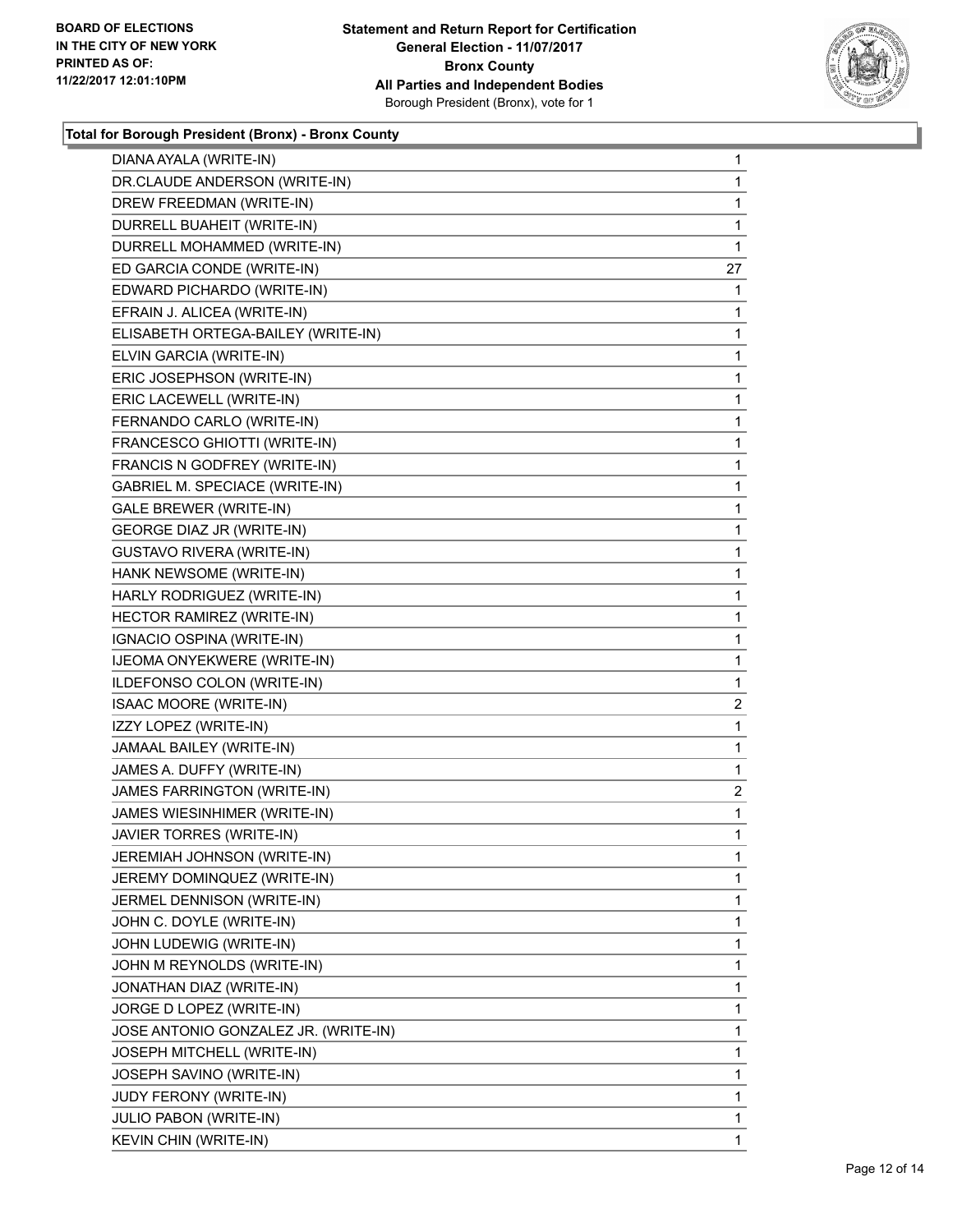

| KYREL ZANTON AVITCH (WRITE-IN)     | 1   |
|------------------------------------|-----|
| LAURA SOLIS (WRITE-IN)             | 1   |
| LEONARDO GONZALEZ (WRITE-IN)       | 1   |
| LUIS CASTILLO (WRITE-IN)           | 1   |
| LUKA KHETSURIANI (WRITE-IN)        | 1   |
| MARIA ESTRADA (WRITE-IN)           | 1   |
| MARJORIE VELAZQUEZ (WRITE-IN)      | 1   |
| MARSHA P JOHNSON (WRITE-IN)        | 1   |
| MELISSA MARK VIVERITO (WRITE-IN)   | 1   |
| MEREDITH A. HUDDLESTON (WRITE-IN)  | 1   |
| MICHAEL P MCNEIL (WRITE-IN)        | 1   |
| MILLI BONILLA (WRITE-IN)           | 1   |
| MONIQUE WESTON (WRITE-IN)          | 1   |
| MOZZER GIARDINA (WRITE-IN)         | 4   |
| MYCHAL JOHNSON (WRITE-IN)          | 1   |
| NORMA ALLEN (WRITE-IN)             | 1   |
| NURUL SADAT (WRITE-IN)             | 1   |
| PAUL V HOGAN (WRITE-IN)            | 1   |
| PEDRO NOVA JR (WRITE-IN)           | 1   |
| RAFAEL PEREZ (WRITE-IN)            | 1   |
| RAMON A HERNANDEZ (WRITE-IN)       | 1   |
| RAMON JIMENEZ (WRITE-IN)           | 1   |
| RAMON PEREZ (WRITE-IN)             | 1   |
| REBECCA MANU (WRITE-IN)            | 1   |
| RENAULT S CHAVERS (WRITE-IN)       | 1   |
| RICHARD NAGAN (WRITE-IN)           | 1   |
| RICHARD REYNOSO (WRITE-IN)         | 1   |
| RITCHIE TORRES (WRITE-IN)          | 1   |
| ROBERT IRVING (WRITE-IN)           | 1   |
| ROBERT PRESS (WRITE-IN)            | 1   |
| ROBERT RIZZUTO (WRITE-IN)          | 1   |
| ROSALY A RUIZ (WRITE-IN)           | 1   |
| ROY MCIVER (WRITE-IN)              | 1   |
| SAM GOODMAN (WRITE-IN)             | 1   |
| SAM HYDE (WRITE-IN)                | 1   |
| SAMUEL SEABURY (WRITE-IN)          | 1   |
| SEBASTIAN BRITO (WRITE-IN)         | 1   |
| SHEBA RICHARDS (WRITE-IN)          | 1   |
| SONIA CHAMBERS (WRITE-IN)          | 1   |
| TAPASHI NARINE (WRITE-IN)          | 1   |
| TARA MURPHY (WRITE-IN)             | 1   |
| UNA M. JAMES (WRITE-IN)            | 1   |
| UNATTRIBUTABLE WRITE-IN (WRITE-IN) | 117 |
| VIRGIL SOLLOZZA (WRITE-IN)         | 1   |
| WILLAM RUSSELL MOORE (WRITE-IN)    | 2   |
| WILLIAM FRANCID (WRITE-IN)         | 1   |
|                                    |     |